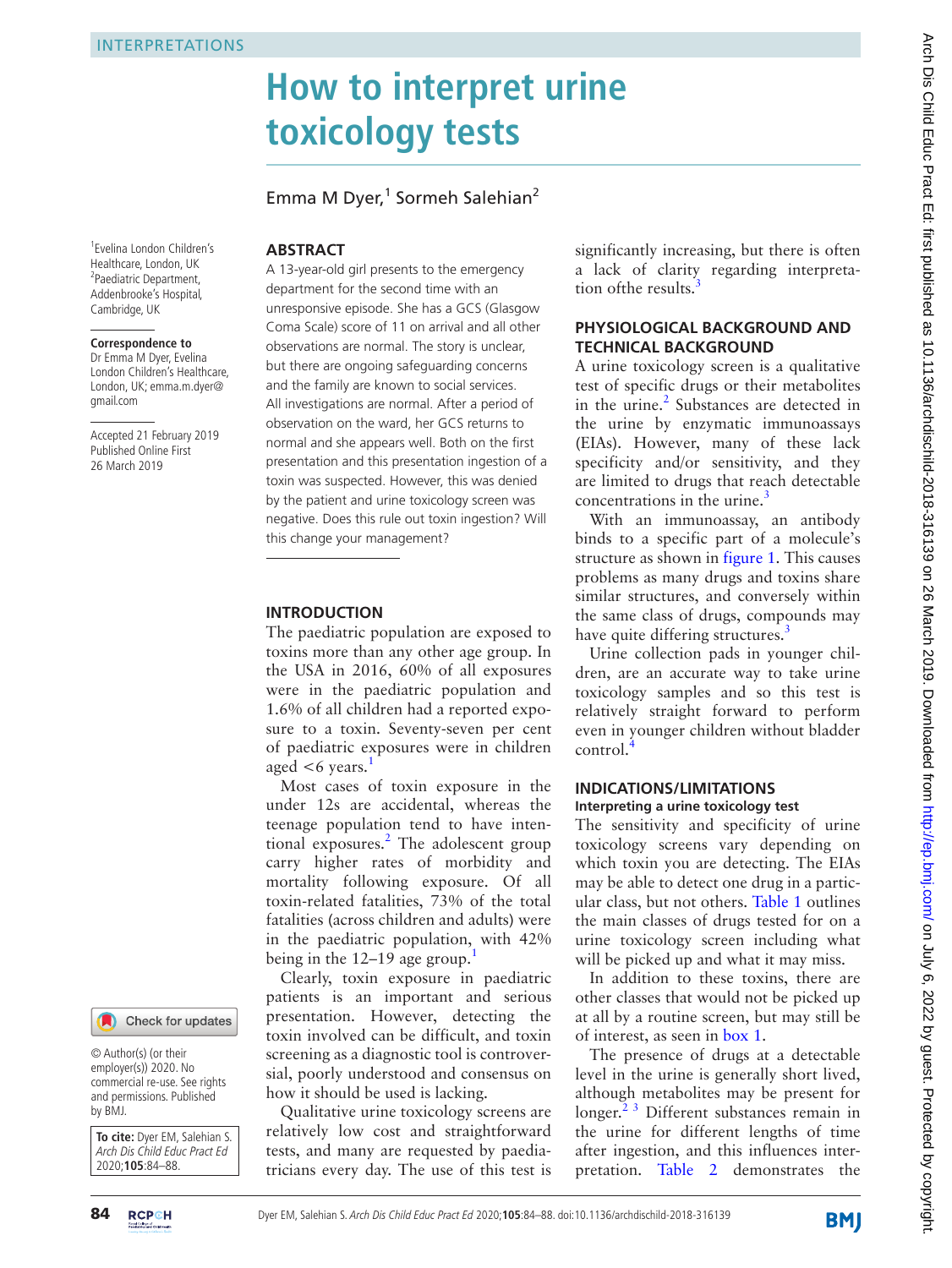

<span id="page-1-0"></span>**Figure 1** Enzyme immunoassay in urine toxicology screen—a commonly used technique.

timelines for detection of some of the more common substances.<sup>[3](#page-4-2)</sup>

Any positive test should ideally be sent for confirmatory testing, the gold standard being gas chromatography or mass spectrometry. This is time-consuming and expensive and may not be widely available. Even this may still fail to detect certain substances.<sup>3</sup>

A positive test may suggest exposure to a substance, however that does not mean that the signs or symptoms demonstrated are attributable to that substance. There is a danger that with a positive screen other diagnoses may be missed, and it is important to remember that a urine toxicology screen is not a diagnostic test.<sup>23</sup>

A negative test tells you that the substance was not present at the time of testing at the minimum threshold quantity for detection, but cannot rule out exposure to the substance. $<sup>2</sup>$ </sup>

Due to all of these factors, a urine toxicology screen should only be part of the overall picture. The clinical assessment of the patient and knowledge of signs and symptoms associated with ingestion of certain substances should be the basis for clinical decisionmaking and should take precedent over urine drug screening results.<sup>[3](#page-4-2)</sup>

## **When might a urine toxicology screen be used?** Neonatal use

In-utero toxin exposure, whether to recreational or prescribed drugs, can impact foetal development. This includes short-term effects such as neonatal abstinence syndrome and more long-term effects such as reduced growth, sudden infant death, and abnormal neurological and behavioural development. It is therefore important to identify neonates who are at risk from maternal toxin exposure. Self-reporting rates suggest that up to 10% of woman use illicit drugs in pregnancy, but screening gives higher estimates<sup>3</sup>

As maternal history may be unreliable, toxicology testing of the baby may be beneficial. Presence of drugs in the urine is particularly short lived in neonates, and only foetal exposure for 3–7 days (depending on the drug) before collection will be reflected. Therefore, a negative urine toxicology screen does not rule out maternal prenatal substance exposure. It is also worth noting that maternal labetalol use can give positive amphetamine results, thought to be due to cross-reactivity with labetalol metabolites.<sup>[6](#page-4-5)</sup>

If there has been intrapartum medical use of opioids, there can be concern about that causing a positive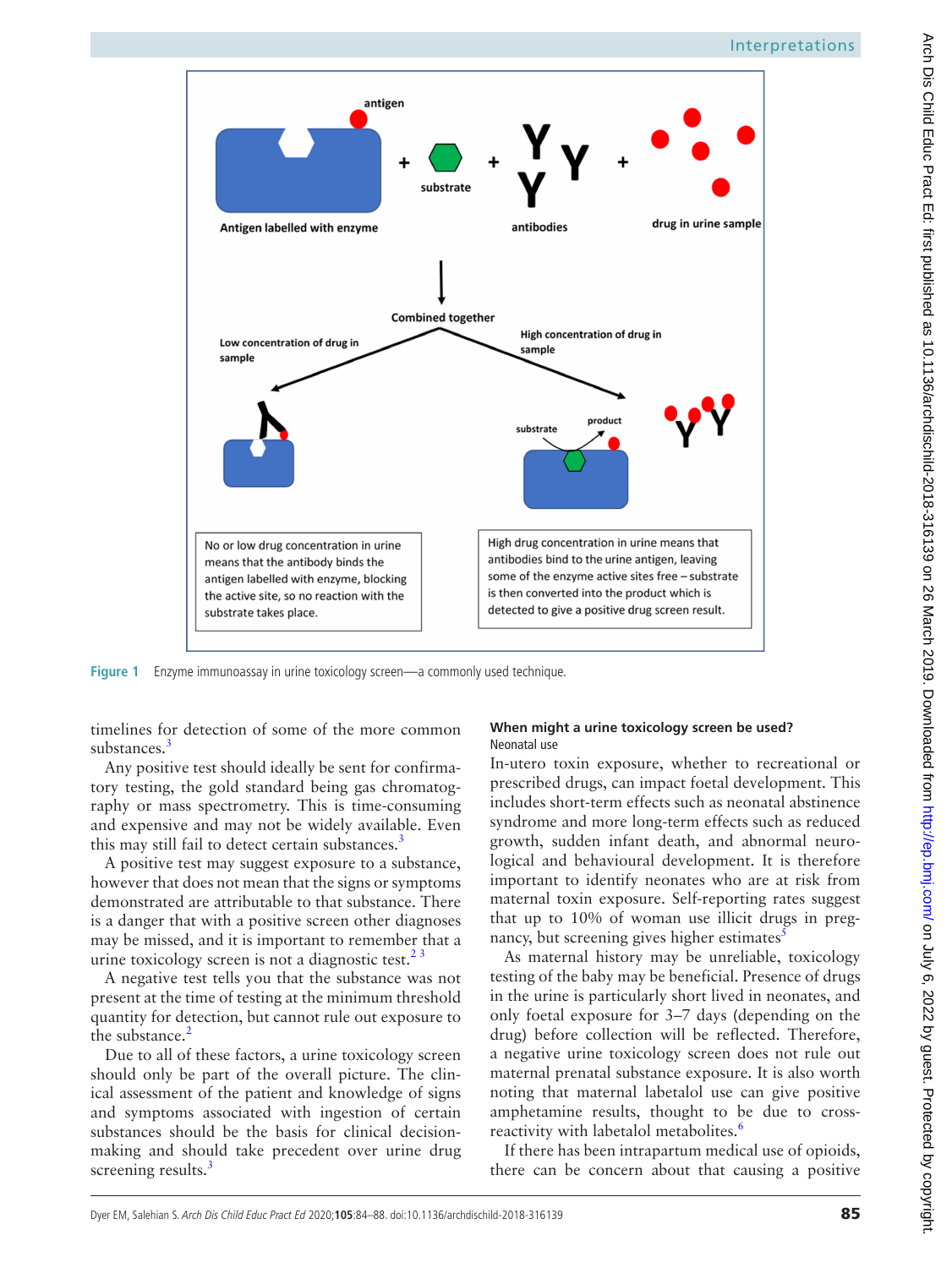<span id="page-2-0"></span>

| <b>Table 1</b>                   | Extent of urine toxicology detection for different classes of drugs. <sup>37</sup>                                                                                                                                                              |                                                                                                                                                                                       |                                                                                                                                                                                                                                                                                           |
|----------------------------------|-------------------------------------------------------------------------------------------------------------------------------------------------------------------------------------------------------------------------------------------------|---------------------------------------------------------------------------------------------------------------------------------------------------------------------------------------|-------------------------------------------------------------------------------------------------------------------------------------------------------------------------------------------------------------------------------------------------------------------------------------------|
| <b>Drug class</b>                | What is detected?                                                                                                                                                                                                                               | What is not detected?                                                                                                                                                                 | <b>Other considerations</b>                                                                                                                                                                                                                                                               |
| Amphetamines                     | Most EIA detect D-amphetamine and D-<br>methamphetamine.                                                                                                                                                                                        | Lack of sensitivity to<br>3,4-methylenedioxyamphetamine (MDA)<br>and 3,4-methylenedioxyamphetamine<br>(MDMA, 'ecstasy').                                                              | Sensitivity for MDMA is about 50%<br>less than for D-amphetamine and D-<br>methamphetamine.<br>When screening neonates, maternal<br>labetalol use may give a positive result as<br>labetalol metabolites have been reported to<br>cause amphetamine positive screens.                     |
| Benzodiazepines                  | Most EIAs detect the diazepam metabolites<br>nordiazepam and/or oxazepam.                                                                                                                                                                       | Lorazepam, clonazepam and other<br>benzodiazepines do not share these<br>metabolites so are often undetected.                                                                         | Some benzodiazepines (particularly<br>clonazepam) at therapeutic or even above<br>therapeutic doses may not exceed detection<br>levels in the urine.                                                                                                                                      |
| Cocaine                          | EIA detects benzoylecgonine (inactive<br>metabolite excreted in the urine) with good<br>sensitivity and specificity.<br>Coca tea and some other preparations<br>of the plant common in the Hispanic<br>population may produce positive results. |                                                                                                                                                                                       | Passive inhalation (unless prolonged and<br>heavy exposure) will not produce a positive<br>result.<br>Acute massive overdose may take longer to<br>metabolise and so time for metabolite to<br>show up in the urine may be longer.                                                        |
| Opiates                          | EIAs target natural alkaloids including<br>morphine and codeine. As heroin<br>(diacetylmorphine) is directly synthesised<br>from morphine, this is often also picked up.                                                                        | Synthetic opioids such as methadone,<br>oxycodone, fentanyl and tramadol are<br>frequently undetected. They may require<br>adjunct immunoassays, which also have<br>cross reactivity. | This may be the least sensitive and specific<br>urinary drug screen.                                                                                                                                                                                                                      |
| Marijuana                        | EIAs detect 11-nor-9-carboxy-delta-9-<br>tetrahydrocannabinol, which is the major<br>metabolite of marijuana excreted in the<br>urine. Generally good sensitivity and<br>specificity for this.                                                  | Synthetic cannabinoids like 'spice' and<br>'K2' not detected with most EIAs.                                                                                                          |                                                                                                                                                                                                                                                                                           |
| Lysergic acid diethylamide (LSD) | High sensitivity but low specificity due to<br>the fact that only a small amount of the<br>parent molecule appears in the urine.                                                                                                                |                                                                                                                                                                                       | New generation immunoassays are<br>becoming available which targets the<br>metabolite 2-oxo-3-hydroxy-LSD, which<br>appears in greater concentrations in the<br>urine, so this may improve detectability.                                                                                 |
| Tricyclic antidepressants (TCAs) |                                                                                                                                                                                                                                                 |                                                                                                                                                                                       | There is a high overlap in structure between<br>TCAs and other agents such as muscle<br>relaxants, antipsychotics, anticonvulsants<br>and antihistamines, so there is a high<br>prevalence of inappropriate results. Not<br>recommended as the test used if TCA<br>toxicity is suspected. |

EIAs, enzymatic immunoassays; TCA, tricyclic antidepressants.

opioid result on a neonatal urine toxicology screen. As discussed, synthetic opioids such as fentanyl and tramadol will not be detected and semi-synthetic opioids such as pethidine have variable cross-reactivity

## **Box 1 Drugs/toxins not detected by routine urine toxicology screenin[g3](#page-4-2)**

- ► Non-benzodiazepine hypnotics (zolpidem, zopiclone)
- ► Ketamine
- Mescaline (peyote)
- Psilocybin (magic mushrooms)
- Gamma-hydroxybutyrate (GHB)
- 1,4-Butanediol (precursor to GHB)
- ► Chloral hydrate
- ► Synthetic/designer cannabinoids ('spice' and 'K2')
- **Tryptamines**
- Phenethylamine derivatives (synthetic stimulants, 'bath salts', '2C' drugs)
- Imidazoline receptor agonists (clonidine, tetrahydrozoline, oxymetazoline)

depending on the EIA. Therefore, a positive screen may not be related to medical opiate use, particularly if synthetic or semi-synthetic opiates were used.<sup>[2](#page-4-1)</sup>

To screen for more chronic substance exposure, hair or meconium can be used; however, these tests are less widely available. Furthermore, if the first maternal substance exposure was very soon before delivery, it may not yet have been deposited in the meconium, therefore you may get a false negative.<sup>2</sup>

It has been demonstrated that in neonates, urine toxicology screening has a low yield. In one large study, urine screening did not pick up any non-medical drug use that was not picked up by meconium testing. However, the urine testing failed to detect a significant number of cases of non-medical drug use that were picked up by meconium analysis.<sup>[6](#page-4-5)</sup>

## Testing in altered consciousness

In paediatric patients presenting with Brief Resolved Unexplained Events (BRUE) (formally Apparent Life Threatening Episode [ALTE]) or altered consciousness,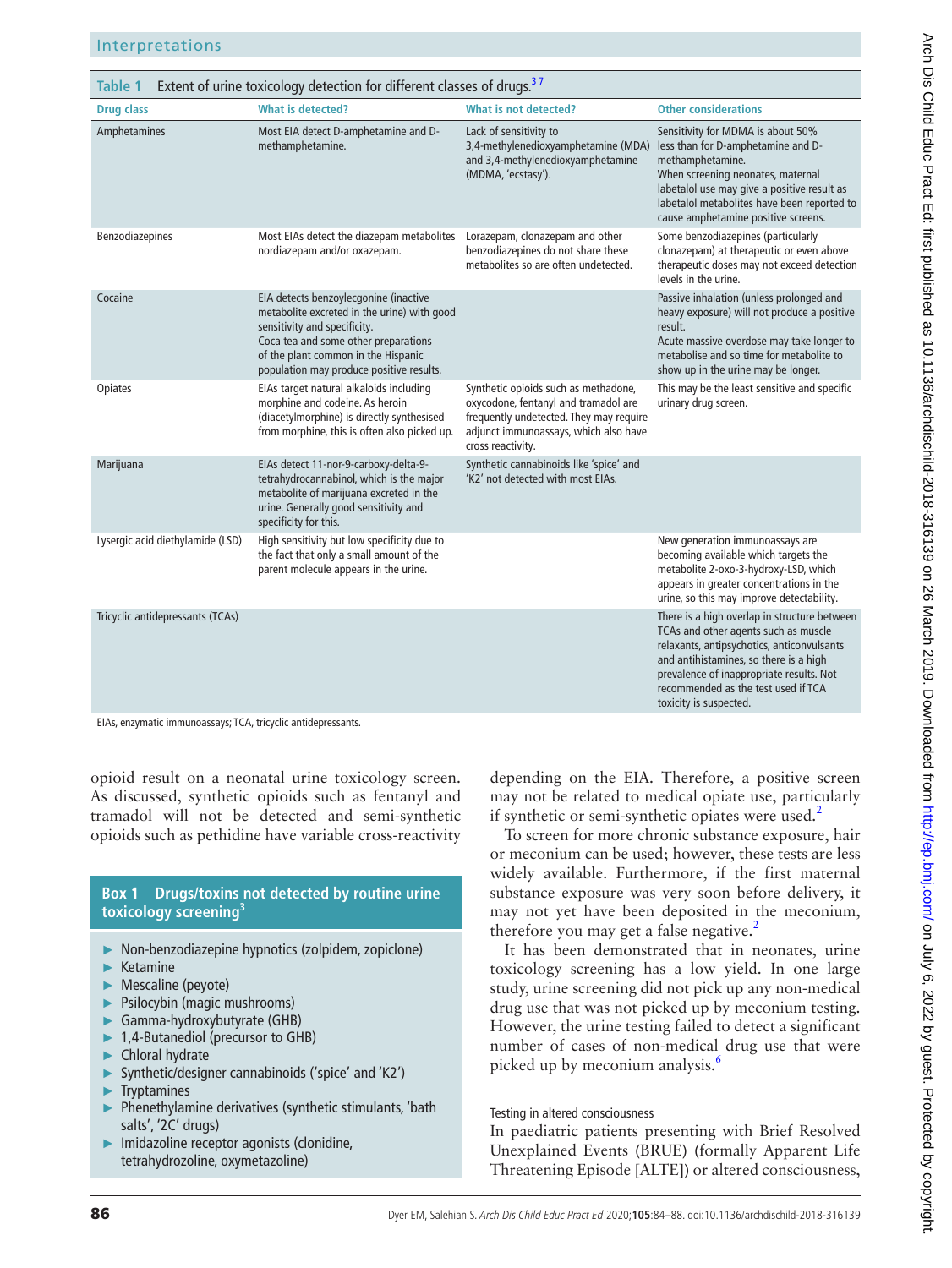Interpretations

<span id="page-3-0"></span>

| Table 2 timelines for detection <sup>3</sup> |                                     |                                                  |
|----------------------------------------------|-------------------------------------|--------------------------------------------------|
| Drug class                                   | <b>Drug</b>                         | <b>Detection window</b><br>from last use (urine) |
| Amphetamines                                 | D-amphetamine                       | 3 days                                           |
|                                              | D-methamphetamine                   | 3 days                                           |
|                                              | <b>MDMA</b>                         | 2 days                                           |
| Benzodiazepines                              | Diazepam/nordiazepam                | 10 days                                          |
|                                              | Lorazepam                           | 5 days                                           |
|                                              | Midazolam                           | 2 days                                           |
| Cocaine                                      | Cocaine                             | $<$ 1 day                                        |
|                                              | Benzoylecgonine (metabolite)        | 5 days                                           |
| <b>Opiates</b>                               | Morphine                            | 3 days                                           |
|                                              | Codeine                             | 3 days                                           |
| Marijuana                                    | Occasional (1-2 times a week)       | 3 days                                           |
|                                              | Moderate (4–6 times a week)         | 5 days                                           |
|                                              | Heavy (daily use)                   | 10 days                                          |
|                                              | Chronic daily use                   | 30 days                                          |
| <b>LSD</b>                                   | LSD                                 | $<$ 1 day                                        |
|                                              | 2-Oxo-3-hydroxy-LSD<br>(metabolite) | 5 days                                           |

LSD, lysergic acid diethylamide; MDMA, 3,4-methylenedioxyamphetamine.

it is important to consider a toxicological cause, particularly given how prevalent toxin exposure is in this population.[2](#page-4-1)

In one study looking at patients under two presenting with ALTEs, 8.4% had a positive urine toxicology screen that could demonstrate a possible cause. They therefore suggested that this was a routine part of investigations in an ALTE presentation.<sup>[7](#page-4-6)</sup> Similar findings have been replicated in other studies, which have also highlighted that urine toxicology screens were useful in picking up toxins as a cause of apnoea.<sup>8</sup>

In line with this, the Royal College of Paediatrics and Child Health guideline in managing children and young people with an acute decrease in conscious level suggested that 10mL of urine be collected and saved for later analysis, including urine toxicology.<sup>9</sup>

#### Use in intoxication and in the teenage population

Recreational drug use in teenagers is an underrecognised cause of mortality and morbidity and those who start using recreational drugs during childhood, have a much higher risk of dependence. It is tempting to want to detect recreational drug use in order to raise the issue with young people; however, there is little evidence that positive urine toxicology tests have any bearing on reduction of recreational drug use in adolescents[.10](#page-4-9)

In one study looking at urine toxicology screens performed in paediatric emergency department (ED), 7% gave an unexpectedly positive result. However, only in 1% did this lead to a change in management, and all of these cases had signs and/or symptoms consistent with the drug that had been ingested. $11$ Thus, they concluded that generally speaking urine

|                        | <b>Detection of different classes of drugs</b>                                                                                                                                               |                                                       |
|------------------------|----------------------------------------------------------------------------------------------------------------------------------------------------------------------------------------------|-------------------------------------------------------|
| <b>Class of Drug</b>   | <b>Detected</b>                                                                                                                                                                              | May not be detected                                   |
| <b>Amphetamines</b>    | D-amphetamine                                                                                                                                                                                | <b>MDMA</b> (ecstasy)                                 |
| <b>Benzodiazepines</b> | Diazepam                                                                                                                                                                                     | Lorazepam, clonazepam                                 |
| Cocaine                | Cocaine, may detect coca tea                                                                                                                                                                 |                                                       |
| <b>Opiates</b>         | Morphine, codeine, heroin                                                                                                                                                                    | Methadone, oxycodone,<br>fentanyl, tramadol           |
| <b>Marijuana</b>       | Marijuana                                                                                                                                                                                    | "spice", "K2"                                         |
| Spice, K2              |                                                                                                                                                                                              | may have a false positive<br>result for amphetamines. |
| Clonidine              |                                                                                                                                                                                              |                                                       |
| Tryptamines            |                                                                                                                                                                                              |                                                       |
|                        | When to consider a urine toxicology screen?                                                                                                                                                  |                                                       |
| $\bigoplus$            | In neonates for maternal substance exposure. However, bear in mind it is<br>only useful for recent exposure. Consider testing meconium if this is<br>available to look for chronic exposure. |                                                       |
| $\left( +\right)$      | In children or young people with unexplained acute decrease in<br>conscious level or BRUE.                                                                                                   |                                                       |
| $\left( +\right)$      | If recent history of sexual assault, urine toxicology sampling can be<br>useful, but should be done by the local designated specialist centre.                                               |                                                       |

<span id="page-3-1"></span>**Figure 2** Summary infographic. GHB, gamma-hydroxybutyrate; MDMA, 3,4-methylenedioxyamphetamine.

toxicology screening rarely alters management and we should think carefully before testing this in ED.

#### Use in safeguarding/assault cases

In sexual assault cases, alcohol or drug use immediately before the event is reported in over 40% of adolescent victims and adolescent perpetrators. This may be coincidental due to recreational drug use being common in adolescents, but if drug facilitated sexual assault is suspected, it can be important to establish the substance involved.<sup>12</sup> In the UK, the faculty of forensic and legal medicine recommends that when doing a forensic examination following a sexual assault, a urine sample to test for drugs and/or alcohol be obtained if the incident happened within the preceding 5 days. If it occurred over 3 days ago, they recommend that hair is also taken for testing due to rapid clearance from the urine. $13$ 

Some relevant drugs will not show up on the screen. It is important to be aware of the implications of positive and negative drug screens so as not to mislead the healthcare and/or litigation teams in these cases. Particularly with a negative screen as that does not rule out the use of drugs to sedate the victim.<sup>3</sup>

It is important to note that in the UK these examinations are not usually carried out by general